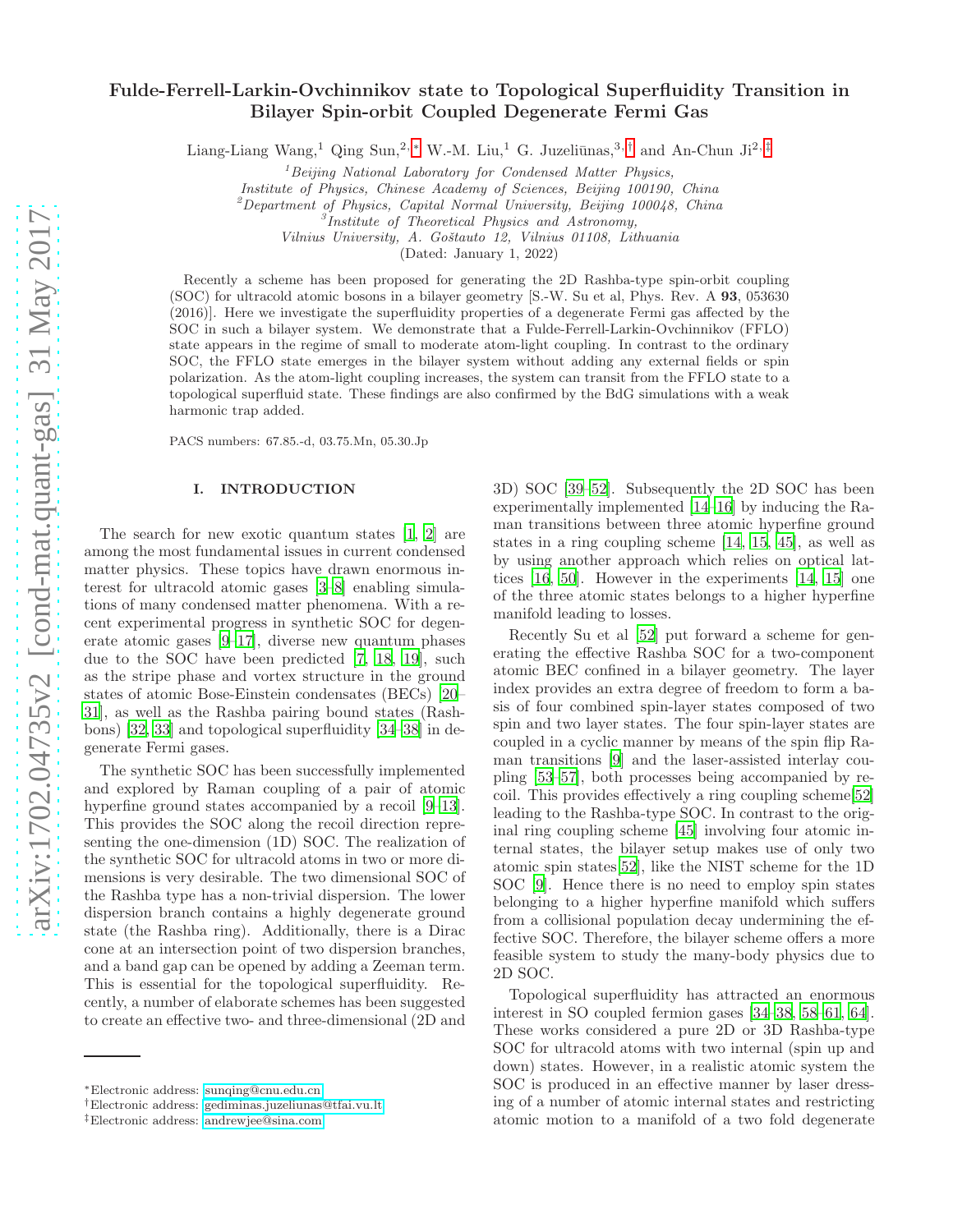

<span id="page-1-0"></span>FIG. 1: (Color online) A schematic representation of a Fermi gas in a bilayer structure. An asymmetric double-well potential along the z axis traps the atoms in two layers separated by a distance d. The combined spin-layer atomic states  $|j = 1, 2, \gamma = \uparrow, \downarrow \rangle$  are cyclically coupled by the intralayer Raman transitions and interlayer laser-assisted tunneling characterized by the matrix elements  $\Omega e^{i\kappa(x-y)\pm i\varphi}$  and  $Je^{i\kappa(x+y)}$ , respectively.

dressed states. As a result, the topological superfluidity is more involved, an issue which has been little investigated.

Here, we explore the topological superfluidity of a Fermi gas affected by the SOC. The SOC is produced using the bilayer scheme previously considered for bosonic atoms [\[52,](#page-8-6) [63\]](#page-8-14). A characteristic feature of the bilayer system is that the interaction takes place mostly between atoms belonging to the same layer [\[52\]](#page-8-6). Therefore the atom-atom interactions differ considerably from the ones featured in the SOC scheme involving four cyclically coupled atomic internal states [\[45](#page-8-7)]. In the latter situation the atoms in all four internal states interact with approximately the same strength.

We find that the bilayer scheme provides an intriguing phase transition of superfluidity. In the regimes of small and moderate atom-light coupling the FFLO states emerge. The FFLO states involve pairing with a finite centre-of-mass momentum. These states have received a considerable attention in different physical contexts [\[65](#page-8-15)[–70\]](#page-8-16). In general, the FFLO state arises in the spinpolarized systems or can be induced by in-plane Zeeman fields in the SO coupled Fermi gases [\[68,](#page-8-17) [69\]](#page-8-18). Here we show that for the small to moderate atom-light coupling the FFLO states emerge intrinsically in the bilayer system without any external magnetic field or spin polarization. As the atom-light coupling increases, the system can undergo a transition from the FFLO state to the topological superfluid (TS). The TSs have been pursued theoretically in model Hamiltonians with the 2D (3D) Rashba-type SOC [\[34](#page-8-3)[–38](#page-8-4), [58](#page-8-11)[–61](#page-8-12), [64](#page-8-13)]. Here we provide convincing evidences that TSs can also occur in the experimentally feasible bilayer system.

### II. THE MODEL AND SINGLE PARTICLE SPECTRUM

We consider a two-component Fermi gas confined in the bilayer geometry as illustrated in Fig. [1.](#page-1-0) The atoms are confined in a deep enough asymmetric double-well potential [\[71](#page-8-19)], so their motion in the z-direction is restricted to the ground states of individual wells separated by a distance d. On the other hand, the laser-assisted tunneling can induce transitions between the two wells.

The system is described by four combined spin-layer states  $|j, \gamma\rangle = |j\rangle_{\text{layer}} \otimes |\gamma\rangle_{\text{spin}}$  which serve as the states required for the ring coupling scheme [\[45\]](#page-8-7). Here  $j = 1, 2$ signifies the j-th layer, and  $\gamma = \uparrow, \downarrow$  denotes an internal atomic state. For example, the states with  $\gamma = \uparrow, \downarrow$  can be the  $m_F = 9/2$  and  $m_F = 7/2$  magnetic sublevels of the  $F = 9/2$  hyperfine ground state manifold of fermion  $^{40}$ K atoms, like in the experiment [\[11](#page-7-14)] on the 1D SOC.

The four atomic states  $|j, \gamma\rangle$  are coupled in a cyclic manner via the spin-flip Raman transitions and the interlayer laser-assisted tunneling characterized by the matrix elements  $\Omega(\mathbf{r}) = \Omega e^{i\kappa(x-y)\pm i\varphi}$  and  $J(\mathbf{r}) = J e^{i\kappa(x+y)}$ , respectively. As discussed in ref. [\[52\]](#page-8-6), such Raman transitions and interlayer tunneling can be induced using three properly chosen laser beams. The Raman coupling provides a recoil in the  $x+y$  direction, whereas the interlayer tunneling is accompanied by a recoil in the  $x - y$  direction. Here  $\kappa\sqrt{2}$  is a magnitude of the in-plane momentum transferred by the lasers, and  $2\varphi = k_z d$  is a phase difference of the Raman coupling between the two layers due to an out-of-plane recoil momentum  $k_z[52]$  $k_z[52]$  $k_z[52]$ .

The recoil momentum  $k_z$  can also influence the atomic center of mass motion in the z direction. However the latter effect is not important if the atoms are confined strongly by the potential wells in the z direction. This is justifiable if the depth of each well comprising the asymmetric double well potential exceeds considerably the recoil energy. Consequently in each layer the atomic ground state is localized in the z direction over distances much smaller than the wave-length  $\lambda_z = 2\pi/k_z$  corresponding to the atomic recoil accompanying the spin flip transitions. In that case, the atoms remain in the ground states of individual potential wells after spin-flip transitions.

#### A. Hamiltonian and system

Performing a gauge transformation eliminating the position-dependence of the atom-light coupling matrix elements  $\Omega(\mathbf{r})$  and  $J(\mathbf{r})$ , the bilayer system is described by the following Hamiltonian [\[75](#page-8-20)]:

<span id="page-1-1"></span>
$$
\hat{H} = H_{\text{kin}} + H_{\text{Laser}} + H_{\text{SOC}} + H_{\text{int}}\,,\tag{1}
$$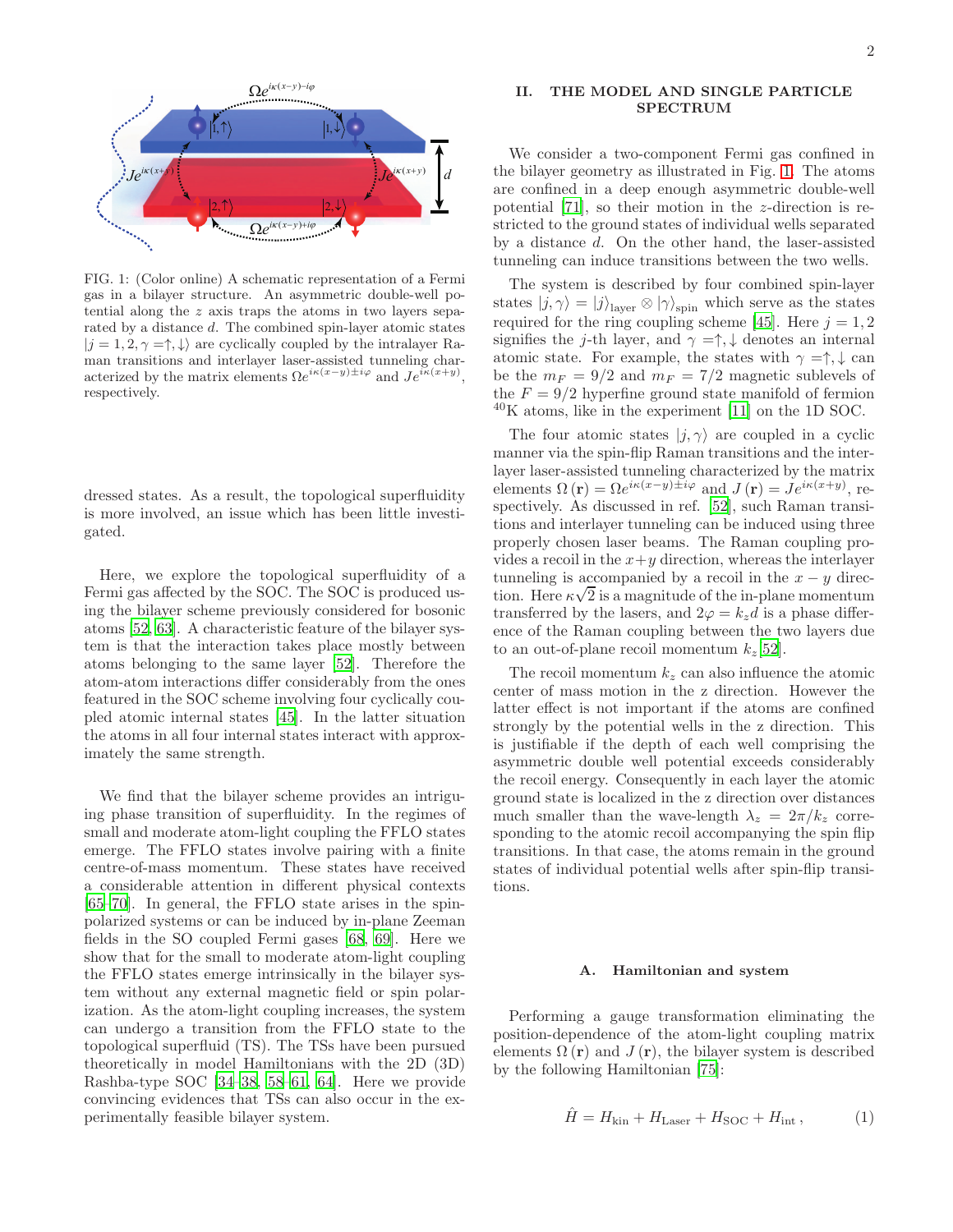

<span id="page-2-1"></span>FIG. 2: (Color online). Single-particle dispersion of the lowest two branches for various coupling strengths and  $\varphi = \pi/2$ . (a) In a weak coupling regime  $\Omega = J \ll E_{\text{rec}}$ , the dispersion is a superimposition of four distinct paraboloids nearly centered at  $(\pm \kappa, \pm \kappa)$ . (b) In the strong coupling regime  $\Omega = J \gg E_{\text{rec}}$ , the Rashba-ring minimum (red dashed line) with a radius  $\kappa/2$ emerges.

where

<span id="page-2-0"></span>
$$
H_{\rm kin} = \int d^2 \mathbf{r} \Sigma_{j,\gamma} \hat{\psi}_{j\gamma}^{\dagger} \left[ \frac{\hbar^2 k^2}{2m} - \mu \right] \hat{\psi}_{j\gamma}, \qquad (2)
$$

$$
H_{\text{Laser}} = \int d^2 \mathbf{r} \Omega \left[ e^{i\varphi} \hat{\psi}_{1\uparrow}^{\dagger} \hat{\psi}_{1\downarrow} + e^{-i\varphi} \hat{\psi}_{2\uparrow}^{\dagger} \hat{\psi}_{2\downarrow} + \text{H.c.} \right] + \int d^2 \mathbf{r} \Sigma_{\gamma} J \hat{\psi}_{2\gamma}^{\dagger} \hat{\psi}_{1\gamma} + \text{H.c.}, \qquad (3)
$$

$$
H_{\text{SOC}} = \int d^2 \mathbf{r} \frac{\hbar^2 \kappa}{m} \left[ \hat{\psi}_{2\uparrow}^{\dagger} k_x \hat{\psi}_{2\uparrow} - \hat{\psi}_{1\downarrow}^{\dagger} k_x \hat{\psi}_{1\downarrow} + \hat{\psi}_{2\downarrow}^{\dagger} k_y \hat{\psi}_{2\downarrow} - \hat{\psi}_{1\uparrow}^{\dagger} k_y \hat{\psi}_{1\uparrow} \right],
$$
  

$$
H_{\text{int}} = -g \int d^2 \mathbf{r} \sum_j \hat{\psi}_{j\uparrow}^{\dagger} \hat{\psi}_{j\downarrow}^{\dagger} \hat{\psi}_{j\downarrow} \hat{\psi}_{j\uparrow}.
$$
 (4)

where  $\hat{\psi}_{j\gamma} \equiv \hat{\psi}_{j\gamma}(\mathbf{r})$  is a fermion field operator for annihilation of an atom positioned at **r** in a layer  $j = 1, 2$  with a spin state  $\gamma = \downarrow, \uparrow$ . The first term  $H_{\text{kin}}$  represents the Hamiltonian for an unperturbed atomic motion within the layers,  $\mu$  being the chemical potential. The second term  $H_{\text{Laser}}$  accommodates the spin-flip intralayer Raman transitions characterized by the Rabi frequency  $\Omega$ , as well as the laser-assisted interlayer tunneling described by the strength  $J$ . The third term  $H_{\text{SOC}}$  represents the SOC due to the recoil momentum  $\kappa$  in the xy plane induced by the interlayer tunneling and Raman transitions [\[52\]](#page-8-6). The latter SOC term was not included in the previous analysis of the superfluidity for the fermions in a bilayer geometry [\[64\]](#page-8-13).

As one can see in Fig. [1](#page-1-0) and Eq. [\(3\)](#page-2-0), the amplitude of the Raman coupling  $\Omega e^{\pm i\varphi}$  contains a relative phase  $2\varphi = k_z d$  between the upper and lower layers. The phase  $2\varphi$  can be changed by either varying the double-well separation d or the out-of-plane Raman recoil momentum  $k_z$ . For  $\varphi = \pi/2$  a Dirac cone appears in the single particle spectrum of the ring coupling scheme [\[45](#page-8-7), [52](#page-8-6)]. A gap is opened in the Dirac spectrum for  $\varphi \neq \pi/2$ . This is important for formation of the topological superfluidity.

Finally,  $H_{\text{int}}$  describes the on-site attractive interaction



<span id="page-2-2"></span>FIG. 3: (Color online) (a) The real-space density profile (left panel) and phase configurations (middle panel) of the order parameters  $\Delta_{1,2}$  for  $\Omega = J = 0.05 E_{\text{rec}}$  and  $\varphi = \pi/2$ . Here we have taken  $N_{\text{atom}} = 100$  and  $E_b = 2E_{\text{rec}}$ . The right panel shows the corresponding momentum-space distribution. (b) An illustration of the FFLO-type of the Cooper pairing mechanism. The red and blue solid arrows represent the Cooper pairing momenta of atoms in the first and second layers, with  $\mathbf{Q}_{1,2}$  denoting the total paring momentum.

 $(g > 0)$  between atoms situated in the same layer. Here the bare s-wave interaction  $g$  is related to the binding energy  $E_b$  of the two-body bound state [\[72\]](#page-8-21) via

$$
1/g = \sum_{\mathbf{k}} 1/(2\varepsilon_{\mathbf{k}} - E_b), \qquad (5)
$$

where  $\varepsilon_{\mathbf{k}} = \hbar^2 \mathbf{k}^2 / (2m)$  is the kinetic energy. In experiments, the binding energy  $E_b$  can be tuned via the Feshbach resonance technique.

### B. Effective single-particle Hamiltonian.

We shall focus on a situation of a symmetric coupling:  $\Omega = J$ . Figure [2](#page-2-1) plots the single-particle dispersion. If  $\Omega = J \ll E_{\text{rec}}$ , the minima of the singleparticle dispersive paraboloids appear at  $(\pm \kappa, \pm \kappa)$ , where  $E_{\text{rec}} = \hbar^2 \kappa^2 / 2m$  is a characteristic energy of the in-plane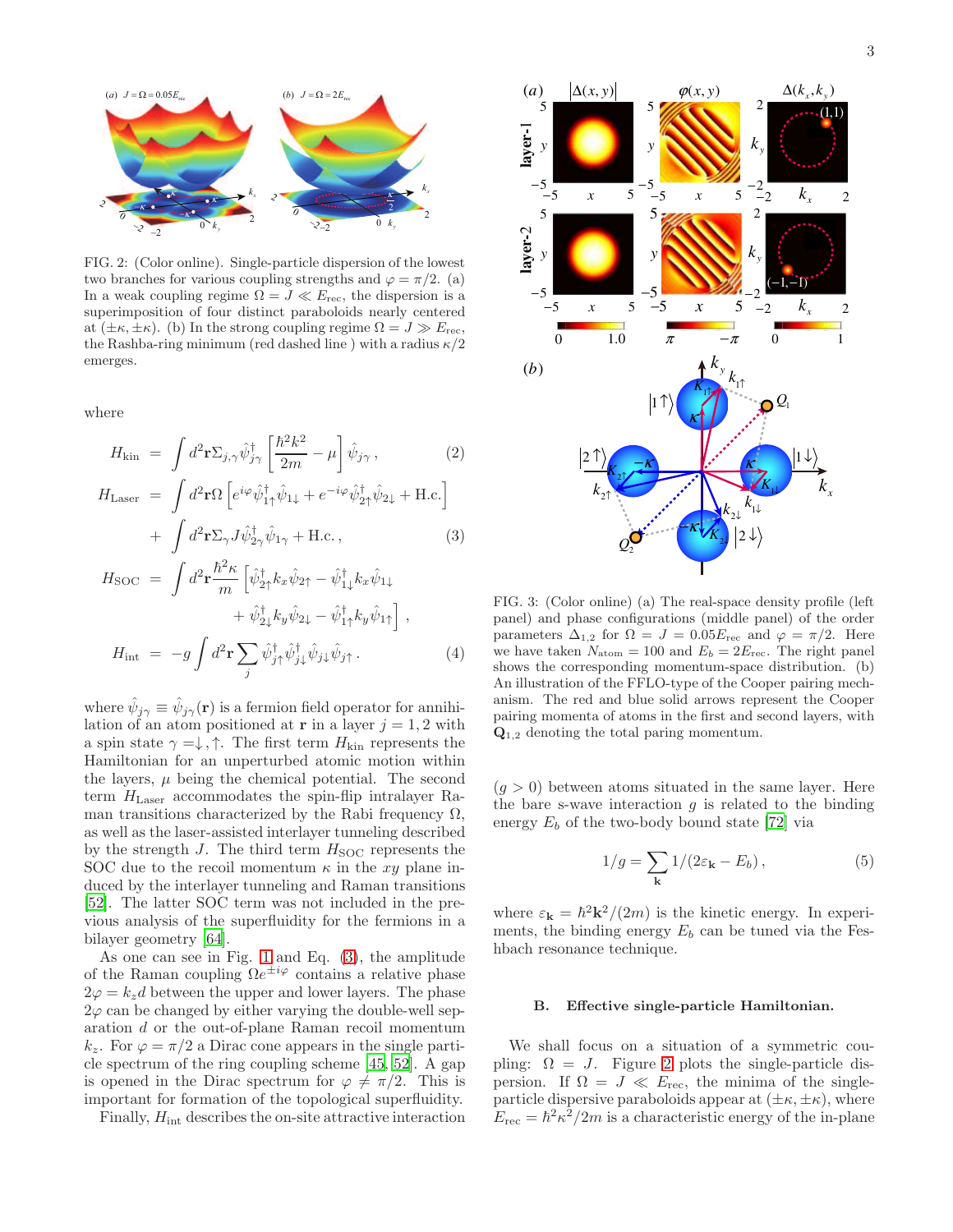

<span id="page-3-0"></span>FIG. 4: (Color online). (a) Profiles of the order parameter  $\Delta(\mathbf{r})$  (up) and the corresponding momentum distributions (down) in the first and second layers for the  $\Omega = J = 0.2, 0.6, 1.3E_{\text{rec}}$ . Other parameters are  $E_b = 2E_{\text{rec}}, \varphi = \pi/2$ , and  $N_{\text{atom}} = 100$ . (b) Evolution of the order parameter  $\Delta_{1,2}$  (maximum of the order parameter in the whole region) (blue solid line) and the magnitude of the FFLO vector  $|{\bf Q}_{1,2}|$  (red dashed-dotted line) are plotted as a function of the interlayer tunneling strength  $J = \Omega$ .

recoil. The dispersion is then built of four distinct superimposed paraboloids, each corresponding to individual spin-layer states  $|j, \gamma\rangle$ . As the coupling increases (but  $\Omega = J \leq E_{\text{rec}}$ , the four paraboloids gradually coalesce. Yet the dispersion still exhibits four distinguishable minima in the lowest branch. The locations of the four minima would gradually move towards to center  $k = 0$  with increasing the coupling. Finally in the strong coupling regime,  $\Omega = J \gg E_{\text{rec}}$ , the mixing between the spin states results in the emergence of a cylindrically symmetric Rashba-ring minimum of a radius  $\kappa/2$  [\[45](#page-8-7), [52](#page-8-6)]. In this case, one can project the Hamiltonian onto the lowest two energy states leading to the usual single particle Hamiltonian of the Rashba-type (see Appendix [A\)](#page-6-0)

$$
H_{\text{eff}} = \begin{pmatrix} \mathbf{k}^2/2m - \mu' - h_z & \alpha(k_y - ik_x) \\ \alpha(k_y + ik_x) & \mathbf{k}^2/2m - \mu' + h_z \end{pmatrix}, \quad (6)
$$

where  $\mu' = \mu - \Delta \mu$  is an effective chemical potential, where  $\mu$   $\mu$   $\mu$   $\mu$  and  $\Delta \mu = E_{\text{rec}} - \Omega \sqrt{2} \cos (\delta \varphi/2)$ . Here

$$
h_z = \Omega \sqrt{2} \sin (\delta \varphi / 2), \quad \text{with} \quad \delta \varphi = \varphi - \pi / 2, \tag{7}
$$

is an effective Zeeman field which is controled by tuning the relative phase  $\varphi$  for the Raman coupling. For  $\varphi =$  $\pi/2$  we have  $h_z = 0$ , leading to the usual Dirac cone at  $k = 0$ . The Dirac cone is opened if the phase  $\varphi$  deviates from  $\pi/2$ .

### III. ANALYSIS OF THE SUPERFUILDITY

#### A. Method

By introducing the superfluid order parameters  $\Delta_j(\mathbf{r}) = g \langle \psi_{j,\downarrow}(\mathbf{r}) \psi_{j,\uparrow}(\mathbf{r}) \rangle$  with  $\mathbf{r} = (x, y)$ , the Hamiltonian [\(4\)](#page-2-0) can be diagonalized via a Bogoliubov–Valatin transformation [\[73](#page-8-22)]. In doing so we have additionally included a weak harmonic trapping potential  $V(r)$  =

 $m\omega^2 r^2/2$ . The resultant Bogoliubov–de Gennes (BdG) equation

<span id="page-3-1"></span>
$$
H_{\text{BdG}}(\mathbf{r})\phi_{\eta} = \varepsilon_{\eta}\phi_{\eta} \tag{8}
$$

is described by an  $8 \times 8$  matrix Hamiltonian

$$
H_{\text{BdG}}(\mathbf{r}) = \begin{pmatrix} H_1(\mathbf{r}) & \mathcal{J} \\ \mathcal{J}^\dagger & H_2(\mathbf{r}) \end{pmatrix},\tag{9}
$$

where a diagonal  $4 \times 4$  matrix  $\mathcal{J} = \text{diag}(J, J, -J, -J)$ describes the inter-layer coupling, and  $H_{1,2}(\mathbf{r})$  is a  $4 \times 4$ matrix Hamiltonian for an uncoupled layer  $j = 1, 2$ :

$$
H_1(\mathbf{r}) = \begin{pmatrix} \epsilon_{1\uparrow}(\mathbf{r}) & \Omega e^{-i\varphi} & 0 & \Delta_1(\mathbf{r}) \\ \Omega e^{i\varphi} & \epsilon_{1\downarrow}(\mathbf{r}) & -\Delta_1(\mathbf{r}) & 0 \\ 0 & -\Delta_1^*(\mathbf{r}) & -\epsilon_{1\uparrow}^*(\mathbf{r}) & -\Omega e^{-i\varphi} \\ \Delta_1^*(\mathbf{r}) & 0 & -\Omega e^{i\varphi} & -\epsilon_{1\downarrow}^*(\mathbf{r}) \end{pmatrix}, \quad (10)
$$

and

$$
H_2(\mathbf{r}) = \begin{pmatrix} \epsilon_{2\uparrow}(\mathbf{r}) & \Omega e^{i\varphi} & 0 & \Delta_2(\mathbf{r}) \\ \Omega e^{-i\varphi} & \epsilon_{2\downarrow}(\mathbf{r}) & -\Delta_2(\mathbf{r}) & 0 \\ 0 & -\Delta_2^*(\mathbf{r}) & -\epsilon_{2\uparrow}^*(\mathbf{r}) & -\Omega e^{i\varphi} \\ \Delta_2^*(\mathbf{r}) & 0 & -\Omega e^{-i\varphi} & -\epsilon_{2\downarrow}^*(\mathbf{r}) \end{pmatrix}, \quad (11)
$$

with

$$
\begin{cases}\n\epsilon_{1\uparrow}(\mathbf{r}) = -\hbar^2 \nabla^2 / (2m) + i\hbar^2 \kappa \partial_y / m + V(\mathbf{r}) - \mu \\
\epsilon_{1\downarrow}(\mathbf{r}) = -\hbar^2 \nabla^2 / (2m) + i\hbar^2 \kappa \partial_x / m + V(\mathbf{r}) - \mu \\
\epsilon_{2\uparrow}(\mathbf{r}) = -\hbar^2 \nabla^2 / (2m) - i\hbar^2 \kappa \partial_x / m + V(\mathbf{r}) - \mu \\
\epsilon_{2\downarrow}(\mathbf{r}) = -\hbar^2 \nabla^2 / (2m) - i\hbar^2 \kappa \partial_y / m + V(\mathbf{r}) - \mu\n\end{cases} (12)
$$

The Nambu basis is chosen as  $\phi_{\eta}$  =  $[u_{1\uparrow,\eta}, u_{1\downarrow,\eta}, v_{1\uparrow,\eta}, v_{1\downarrow,\eta}, u_{2\uparrow,\eta}, u_{2\downarrow,\eta}, v_{2\uparrow,\eta}, v_{2\downarrow,\eta}]^T$ , and  $\varepsilon_{\eta}$ is the corresponding energy of Bogoliubov quasiparticles labeled by an index " $\eta$ ". The order parameter  $\Delta_{1,2}(\mathbf{r})$  is to be determined self-consistently by

$$
\Delta_j(\mathbf{r}) = g \sum_{\eta} [u_{j\uparrow,\eta} v_{j\downarrow,\eta}^* f(-\varepsilon_\eta) + u_{j\downarrow,\eta} v_{j\uparrow,\eta}^* f(\varepsilon_\eta)],
$$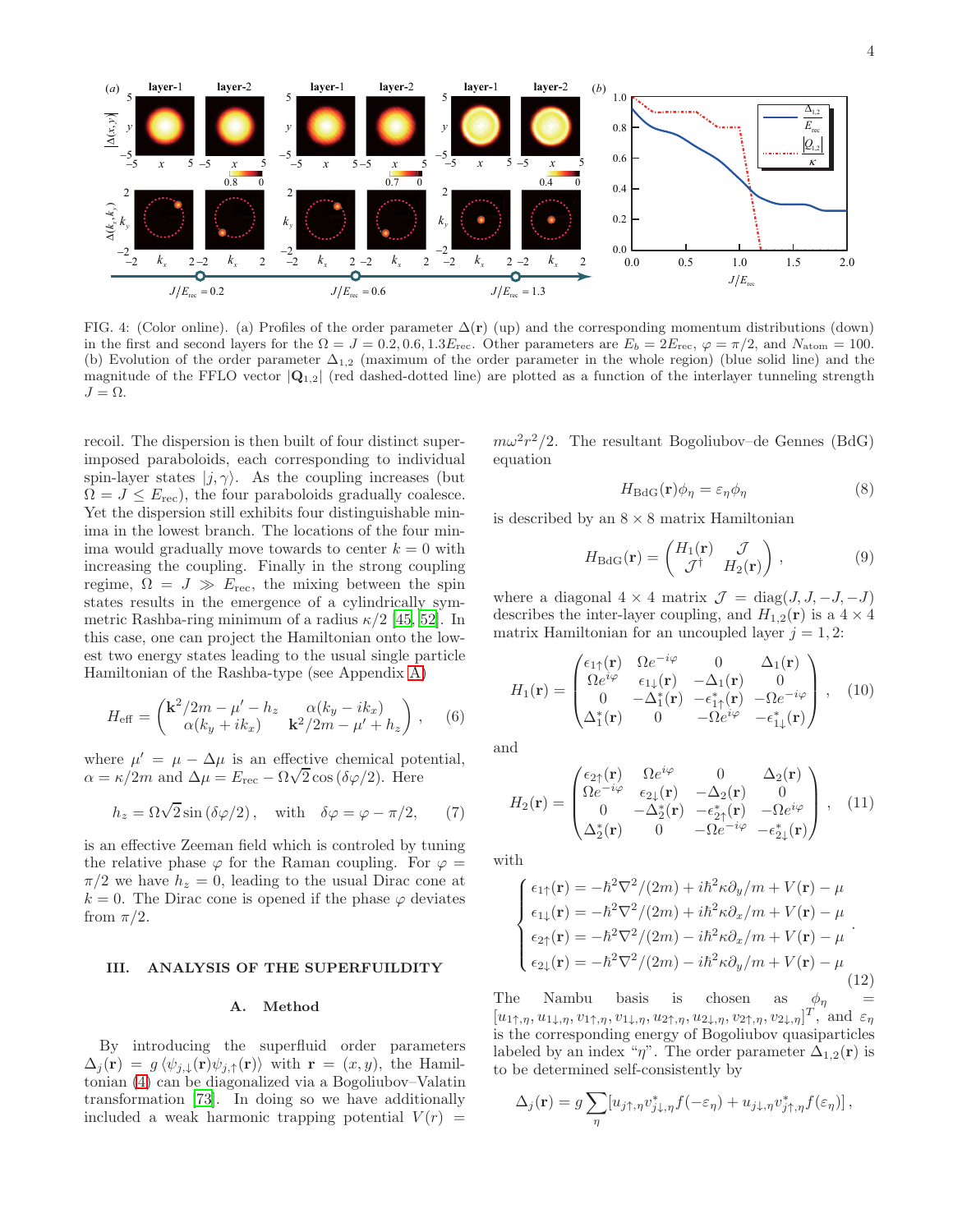where  $f(E) = 1/[e^{E/k_B T} + 1]$  is the Fermi-Dirac distribution function at a temperature  $T$ . The chemical potential  $\mu$  is determined using the number equation  $N = \int d\mathbf{r} n(\mathbf{r})$ , where the total atomic density is given by

$$
n(\mathbf{r}) = \sum_{j\gamma,\eta} [ |u_{j\gamma,\eta}(\mathbf{r})|^2 f(\varepsilon_{\eta}) + |v_{j\gamma,\eta}(\mathbf{r})|^2 f(-\varepsilon_{\eta}) ]. \quad (13)
$$

We have solved the BdG equation self-consistently by using the basis expansion method [\[61](#page-8-12)]. In the numerical simulations we take a large energy cutoff  $\varepsilon_c = 6E_{\text{rec}}$  to ensure the accuracy of the calculation, where  $E_{\text{rec}} = 10\hbar\omega$ assures the trap oscillation frequency is much smaller than the recoil frequency. Throughout this work we focus on the case of zero temperature. The temperature of the gas  $T$  is about  $0.2\sim 0.3 T_{\rm F}$  for a total number of atoms  $N_{\text{atom}} = 100$  used in the calculations if one takes the Fermi temperature  $T_F$  to be around 300nK [\[62\]](#page-8-23). Such a temperature  $T$  is sufficiently low, so the results of the calculation are almost unaffected by taking the zero temperature limit.

#### B. Results

We start with a weak coupling limit  $\Omega = J \ll E_{\text{rec}}$ . Figure [3](#page-2-2) plots the corresponding density profiles and phase configurations for the order parameter  $\Delta_{1,2}(\mathbf{r})$ . The Fermions are assumed to populate only the lowest branch, so the Fermi surface forms four Fermi pockets centered at  $(\pm \kappa, \pm \kappa)$ . The first two points  $(\kappa, 0)$  and  $(0, \kappa)$  correspond to the spin up and down states for the first layer, whereas the remaining two points  $(-\kappa, 0)$ and  $(0, -\kappa)$  correspond to the spin up and down states for the second layer. Note that atoms prefer to pair in the same layer, as only the atoms situated in the same layer interact. We have found that the order parameters  $\Delta_{1,2}(\mathbf{r}) = \Delta_0 e^{i\mathbf{Q}_{1,2}\cdot\mathbf{r}}$  exhibit an oscillating structure along the diagonal directions  $\mathbf{Q}_1 = \kappa(\mathbf{e}_x + \mathbf{e}_y)$  and  $\mathbf{Q}_2 = -\mathbf{Q}_1$ , as shown in Fig. [3\(](#page-2-2)a). This is a key feature of the so-called FFLO phase. In Fig. [3](#page-2-2) (b), we illustrate the underlying pairing mechanism of the FFLO state.

If we choose the first layer, the wave vectors for the two pockets  $(\kappa, 0)$  and  $(0, \kappa)$  can be written as  $\mathbf{k}_{1\uparrow} =$  $\kappa \mathbf{e}_y + \mathbf{K}_{1\uparrow}$  and  $\mathbf{k}_{1\downarrow} = \kappa \mathbf{e}_x + \mathbf{K}_{1\downarrow}$ . Here  $\mathbf{K}_{1\uparrow(\downarrow)}$  denotes the atomic momentum calculated with respect to the center of each Fermi pocket. When  $\mathbf{K}_{1\uparrow} = -\mathbf{K}_{1\downarrow}$ , fermions can pair together in different pockets with opposite momenta. In this case the total momentum  $\mathbf{k}_{1\uparrow} + \mathbf{k}_{1\downarrow}$  of the atomic pair in the first layer reads  $\mathbf{Q}_1 = \kappa(\mathbf{e}_x + \mathbf{e}_y)$ . In a similar manner, the pairing center-of-mass of momentum is  $\mathbf{Q}_2 =$  $-\kappa(\mathbf{e}_x + \mathbf{e}_y)$  for the second layer, as one can see in Fig. [3\(](#page-2-2)b).

As the coupling  $\Omega = J$  increases, the four paraboloids are mixed by the intralayer spin flip atomic transitions and interlayer tunneling. In that case the four Fermi surface pockets still remain, but the central locations of the pockets shrink towards the momentum center  $k = 0$ . In



<span id="page-4-0"></span>FIG. 5: (Color online) Phases of the bilayer system for  $\Omega = J$ and  $\varphi = 0.6\pi$ . (a) Phase diagram in the  $(E_b, J)$  plane for  $N_{\text{atom}} = 100$ . Three phases are formed: a FFLO superfluid represented by a dark red region, a normal superfluid (NS, white region) and a topological superfluid (TS, yellow region). The latter phase is characterized by a non-zero Chern number  $C$  and a zero pairing momentum  $Q$ . (b) The chemical potential  $\mu$  as a function of the interlayer tunneling  $J$  at the binding energy  $E_b = 1.0E_{\text{rec}}$ . (c)-(e) Two lowest branches of the single-particle dispersion for different values of J corresponding to different phases. Here the chemical potential is represented by a gray plane. The dispersion branches become lower with an increase of J, leading to a decrease of the chemical potential, as one can see in (b)-(e). The NS phase transforms to the TS phase when the chemical potential enters the energy gap, as one can see comparing (d) and (e). In (c)-(e) the momentum is measured in the units of the recoil momentum  $\kappa$ .

this case, the FFLO state sustains, but with the FFLO pairing amplitude  $\Delta_0$  being reduced. Fig. [4](#page-3-0) depicts the evolution of the order parameters  $\Delta_{1,2}$  and corresponding momentum dispersions  $Q_{1,2}$  for various coupling strengths. We see that, the pairing momentum decreases with increasing the coupling. Around  $J \gtrsim E_{\text{rec}}$ , the four paraboloids begin to merge together, the atoms tend to pair with zero relative momentum and the system enter a normal superfluid state.

Let us now investigate a feasibility of the topological superfluidity in the bilayer system for  $\Omega = J$ . For this purpose, we allow the relative phase of the Raman coupling  $\varphi$  to deviate from  $\pi/2$ , so  $\delta\varphi = \varphi - \pi/2 \neq 0$ . Consequently the energy gap  $E(\delta \varphi) = 2h_z = 2\sqrt{2}\Omega \sin(\delta \varphi/2)$ appears in the single-particle spectrum at the Dirac point  $k = 0$  in the strong coupling (Rashba) regime. The phase diagram is illustrated in Fig. [5.](#page-4-0) As anticipated, at the strong coupling one can find a TS phase which is characterized by a non-zero Chern number  $C = 1$  and a zero pairing momentum  $Q = 0$ . Here the Chern number is calculated by a self-consistent solution of the BdG equation [\(8\)](#page-3-1) at the center of the trap where the changes in the trapping potential are minimum (see the Appendix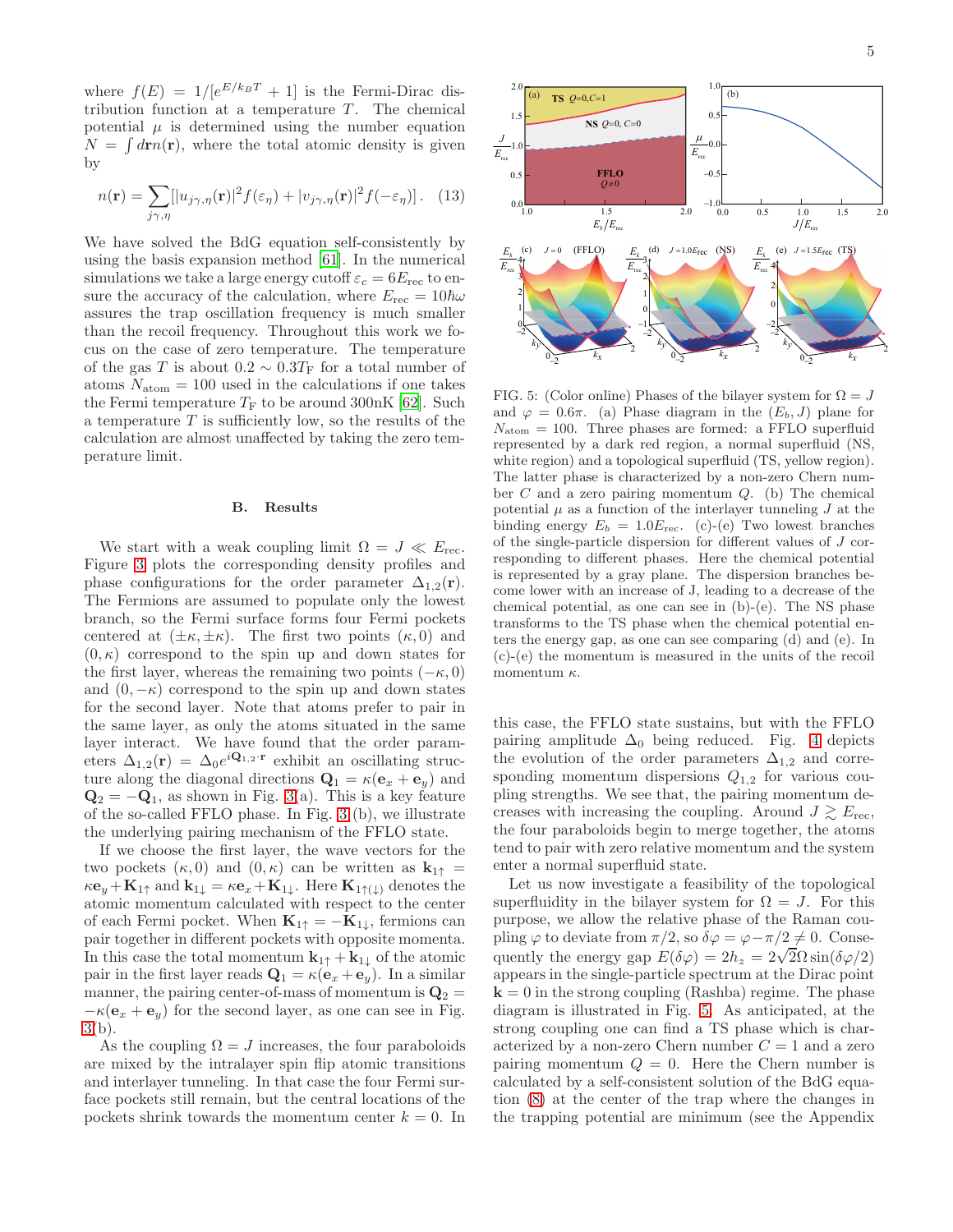

<span id="page-5-0"></span>FIG. 6: (Color online) Evolution of parameters of the system across the topological phase boundary. (a) The behaviour of the minimum excitation gap  $E_{\rm g}$  (blue dashed line) and the order parameter  $\Delta_{1,2} = \Delta$  (red solid line) with increasing the chemical potential for  $E_b = 3E_{\text{rec}}$ ,  $J \equiv \Omega = 2E_{\text{rec}}$ , and  $\varphi = 3/4\pi$ . (b) The minimum excitation gap and pairing order parameter against the tunneling phase  $\varphi$  for  $E_b = 3E_{\text{rec}}$ ,  $J \equiv \Omega = 2E_{\text{rec}}$ , and  $\mu = -0.5E_{\text{rec}}$ . The yellow filled circles indicate the integer Chern number  $C$  which is a topological invariant.

[B\)](#page-6-1). As shown in Fig. [5,](#page-4-0) there is a phase transition from normal to topological superfluids when the chemical potential enters the energy gap. Moreover, the FFLO and NS states have also been identified by obseving the states with  $Q \neq 0$  and  $Q = 0, C = 0$ , respectively. For the moderate coupling,  $\Omega = J \langle E_{\text{rec}} \rangle$ , the bilayer system stays in the FFLO state. Similar to the  $\varphi = \pi/2$  case discussed above, such a FFLO state would undergo a transition to the NS when the coupling strength is increased to  $J_{c1} \gtrsim E_{\text{rec}}$ . In the strong coupling regime,  $\Omega = J \gtrsim 1.5 E_{\text{rec}}$ , corresponding to the limit of the effective Rashba-type SOC, the system can be in a TS state if the chemical potential is situated within the energy gap  $E(\delta \phi)$ . Hence there exists another critical coupling strength  $J_{c2}$  for the transition between between the NS and TS. In Fig. [5](#page-4-0) the dashed blue and red solid lines indicate the phase transitions  $FFLO \rightarrow NS$  and  $NS \rightarrow TS$ , respectively. It is noteworthy that the critical coupling  $J_{c2}$ for the transition between the NS and TS states increases with the binding energy  $E_b$  because of the increase of the chemical potential.

To explore in detail the transition from non-topological (NS) to topological (TS) phases, we have observed the closing and reopening of the excitation gap  $E_{\rm g}$ , which is necessary to change the topology of the Fermi surface. In Fig. [6,](#page-5-0) we present a behavior of the order parameter  $\Delta_{1,2} = \Delta$ , the bulk quasi-particle gap  $E_{\rm g}$  and the Chern number  $\mathcal C$  with increasing the chemical potential  $\mu$  and the interlayer phase  $\varphi$ . One can see that across the critical point where the Chern number changes abruptly, the excitation gap  $E_{\rm g}$  vanishes, indicating the topological phase transition. The order parameter  $\Delta$  increases with increasing the chemical potential  $\mu$ , and decreases with an increase of the interlayer phase  $\varphi$  with respect to  $\pi/2$ .

Finally, we show how the FFLO state evolves with increasing the temperature in this bilayer system. Fig[.7](#page-5-1) gives BdG results for the density profiles, the phase con-



<span id="page-5-1"></span>FIG. 7: (Color online) The density profiles, the phase configurations, and corresponding momentum-space distributions of the order parameter of the first layer at several temperatures:  $T = 0.15T_F$  (upper panel),  $T = 0.45T_F$  (middle panel), and  $T = 0.7T_F$  (bottom panel). Other parameters are  $\Omega = J = 0.4E_{\text{rec}}$ ,  $E_b = 1E_{\text{rec}}$ ,  $\varphi = 0.6\pi$  and  $N_{\text{atom}} = 100$ . The characteristic temperature scale  $T_F = E_F / k_B$  is given by the Fermi energy. The momentum is measured in the units of the recoil momentum  $\kappa$ .

figurations, as well as the momentum-space distributions of the order parameter for the first layer at different temperatures. (The order parameter looks similar in the second layer, so we have not displayed such plots.) With increasing the temperature the order parameter is destroyed gradually, and a large FFLO momentum  $\approx (0.9\kappa, 0.9\kappa)$  is nearly independent of the temperature. In this case, it is much more difficult to disturb the FFLO state by thermal fluctuations compared to the TS phase. A further increase of the temperature will destroy the superfluid state eventually at around  $T \approx 0.8T_F$ .

### IV. CONCLUDING REMARKS

We have investigated the superfluidity properties of a bilayer spin-orbit coupled degenerate Fermi gas. The analysis has elucidated a diverse phase diagram of the bilayer superfluidity in a wide range of magnitudes of the atom-light coupling and atom-atom interaction. For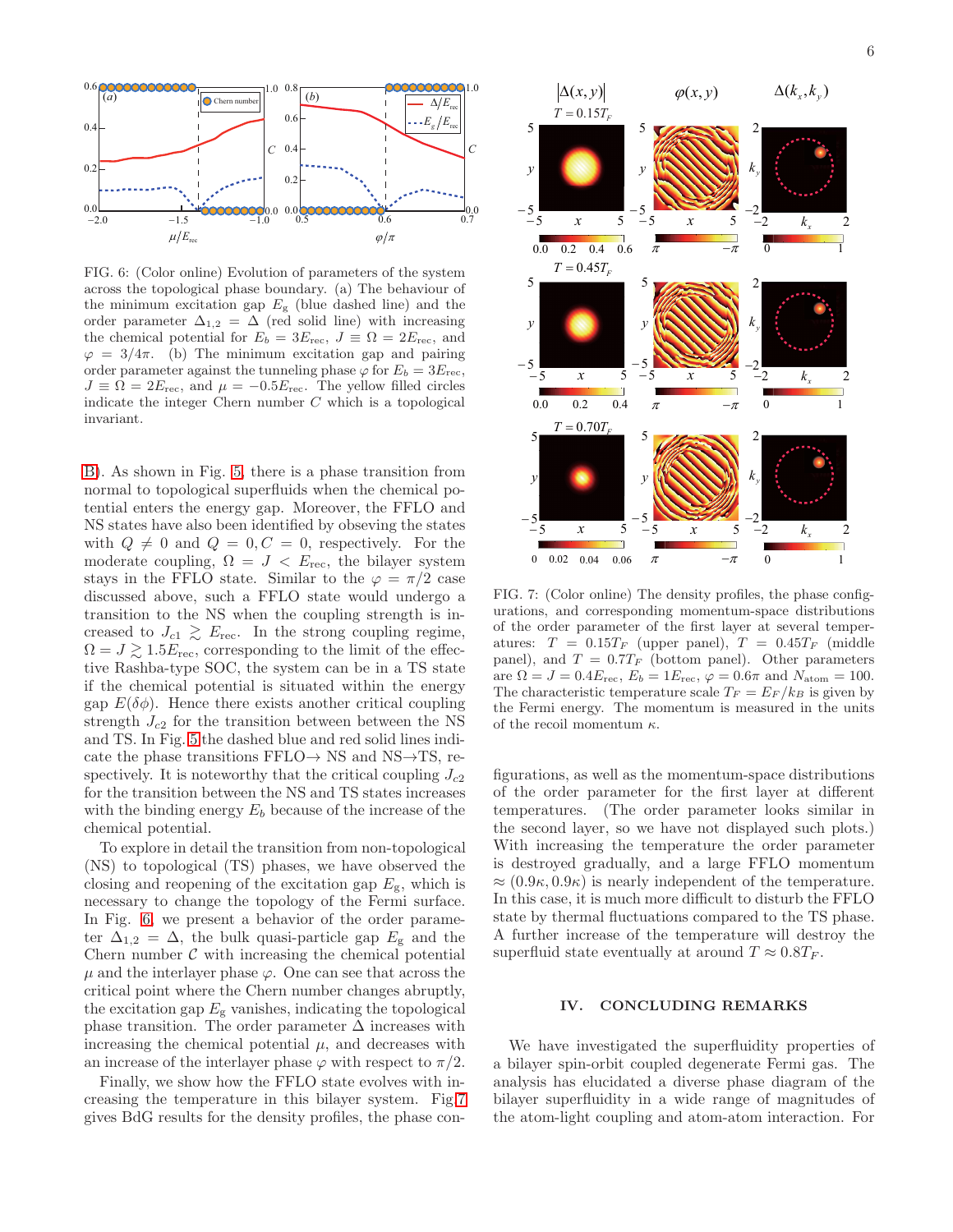the small to moderate atom-light coupling, the FFLO states occur. In the stronger coupling regime, the system undergoes a transition from the NS to TS phases. These effects can be experimentally detected for atomic fermions in a bilayer system. As discussed previously in the context bosons [\[52\]](#page-8-6), the bilayer scheme can be readily realized using three laser beams to induce the interlayer tunneling and the intralayer spin flip transitions. In a similar manner, the bilayer scheme can be implemented for fermion atoms used in the previous experiments on the 1D SOC, such as  ${}^{40}$ K [\[11\]](#page-7-14).

#### Acknowledgments

This work is supported by NSFC under grant Nos. 11474205, 11404225, 11504037, NKBRSFC under grants Nos. 2012CB821305. G. J. acknowledges a support by the Lithuanian Research Council (Grant No. MIP-086/2015).

#### <span id="page-6-0"></span>Appendix A: single-particle Hamiltonian

A single particle part of the bilayer Hamiltonian [\(1\)](#page-1-1) reads in the matrix representation

<span id="page-6-2"></span>
$$
H_0 = \begin{pmatrix} \epsilon_{1\uparrow}(\mathbf{k}) & \Omega e^{-i\varphi} & J & 0\\ \Omega e^{i\varphi} & \epsilon_{1\downarrow}(\mathbf{k}) & 0 & J\\ J^* & 0 & \epsilon_{2\uparrow}(\mathbf{k}) & \Omega e^{i\varphi} \\ 0 & J^* & \Omega e^{-i\varphi} & \epsilon_{2\downarrow}(\mathbf{k}) \end{pmatrix}, \quad (A1)
$$

where the diagonal elements provide the SOC due to the recoil momentum  $\sqrt{2}\kappa$ :

$$
\begin{cases}\n\epsilon_{1\uparrow}(\mathbf{k}) = [k_x^2 + (k_y - \kappa)^2]/2m - \mu \\
\epsilon_{1\downarrow}(\mathbf{k}) = [(k_x - \kappa)^2 + k_y^2]/2m - \mu \\
\epsilon_{2\uparrow}(\mathbf{k}) = [(k_x + \kappa)^2 + k_y^2]/2m - \mu \\
\epsilon_{2\downarrow}(\mathbf{k}) = [k_x^2 + (k_y + \kappa)^2]/2m - \mu\n\end{cases} (A2)
$$

Note that the Hamiltonian [\(A1\)](#page-6-2) is related via a unitary transformation to the original Hamiltonian containing a position dependent Raman coupling  $\Omega e^{i[\kappa(x-y)\pm i\varphi]}$  and a position-dependent interlayer tunneling  $Je^{i\kappa(x+y)}$  [\[52\]](#page-8-6).

The Hamiltonian given by Eq. [\(A1\)](#page-6-2) looks different from the one describing the SOC of the pure Rashba (or Dresselhaus) type. To establish a relation with the Rashba SOC, we set  $\Omega = J$  and diagonalize the Hamil-tonian [\(A1\)](#page-6-2) for  $k = 0$  via the following unitary transformation:

$$
S = \frac{1}{2} \begin{pmatrix} -1 & \frac{1 - e^{-i\varphi}}{\sqrt{2 - 2\cos(\varphi)}} & \frac{e^{-i\varphi} - 1}{\sqrt{2 - 2\cos(\varphi)}} & 1\\ 1 & \frac{1 + e^{-i\varphi}}{\sqrt{2 + 2\cos(\varphi)}} & \frac{1 + e^{-i\varphi}}{\sqrt{2 + 2\cos(\varphi)}} & 1\\ -1 & \frac{e^{-i\varphi} - 1}{\sqrt{2 - 2\cos(\varphi)}} & \frac{1 - e^{-i\varphi}}{\sqrt{2 - 2\cos(\varphi)}} & 1\\ 1 & -\frac{1 + e^{-i\varphi}}{\sqrt{2 + 2\cos(\varphi)}} & -\frac{1 + e^{-i\varphi}}{\sqrt{2 + 2\cos(\varphi)}} & 1 \end{pmatrix} .
$$
 (A3)

Thus one finds

$$
H_{\rm SO} = SH_0 S^{-1} =
$$
  
\n
$$
\begin{pmatrix}\n\epsilon_{1+} & \alpha(k_y - ik_x) & 0 & \alpha(k_y + ik_x) \\
\alpha(k_y + ik_x) & \epsilon_{1-} & \alpha(k_y - ik_x) & 0 \\
0 & \alpha(k_y + ik_x) & \epsilon_{2+} & \alpha(k_y - ik_x) \\
\alpha(k_y - ik_x) & 0 & \alpha(k_y + ik_x) & \epsilon_{2-} \\
\end{pmatrix},
$$
\n(A4)

where

$$
\begin{cases}\n\epsilon_{1+} = \mathbf{k}^2 / 2m + E_{\text{rec}} - \mu + 2\Omega \sin(\varphi/2) \\
\epsilon_{1-} = \mathbf{k}^2 / 2m + E_{\text{rec}} - \mu + 2\Omega \cos(\varphi/2) \\
\epsilon_{2+} = \mathbf{k}^2 / 2m + E_{\text{rec}} - \mu - 2\Omega \sin(\varphi/2) \\
\epsilon_{2-} = \mathbf{k}^2 / 2m + E_{\text{rec}} - \mu - 2\Omega \cos(\varphi/2)\n\end{cases} (A5)
$$

and  $\alpha = \kappa/2m$ .

By tuning the strength Ω and the phase difference  $\varphi$ of the Raman coupling, one can reach a regime where  $2\Omega \sin(\varphi/2) \gg E_{\text{rec}}$  and  $\sin(\varphi/2) \approx \cos(\varphi/2)$ , so  $\varphi \approx$  $\pi/2$ . Under these conditions the low-energy physics is described by two lowest energy branches  $\epsilon_{2\pm}$  characterized by the eigen-vectors  $|2\pm\rangle$ . Neglecting the upper two dispersion branches  $\epsilon_{1\pm}$  separated from  $\epsilon_{2\pm}$  by approximately 4 $\Omega$ , one arrives at an effective low-energy  $2 \times 2$ matrix Hamiltonian:

<span id="page-6-3"></span>
$$
H_{\text{eff}} = \begin{pmatrix} \mathbf{k}^2/2m - \mu' - h_z & \alpha(k_y - ik_x) \\ \alpha(k_y + ik_x) & \mathbf{k}^2/2m - \mu' + h_z \end{pmatrix} \quad (A6)
$$

where  $h<sub>z</sub>$  is an effective Zeeman term generated by a slight change of the phase around  $\varphi = \pi/2$  [\[45\]](#page-8-7):

$$
h_z = \Omega \left[ \sin(\varphi/2) - \cos(\varphi/2) \right] = \Omega \sqrt{2} \sin(\delta \varphi/2), \quad \text{(A7)}
$$

with  $\delta\varphi = \varphi - \pi/2$ . Here  $\mu' = \mu - \Delta\mu$  is an effective chemical potential with  $\Delta \mu = E_{\text{rec}} - \Omega \left[\sin(\varphi/2) + \cos(\varphi/2)\right]$ .

The Hamiltonian [\(A6\)](#page-6-3) can be cast in terms of the unit  $2 \times 2$  matrix I and three Pauli matrices  $\sigma_{x,y,z}$ :

$$
H_{\text{eff}} = \left(\mathbf{k}^2/2m - \mu'\right)I + \alpha\left(k_x\sigma_y + k_y\sigma_x\right) + h_z\sigma_z. \tag{A8}
$$

The SOC term  $k_x \sigma_y + k_y \sigma_x$  is equivalent to the Rashba SOC term  $-k_x \sigma_y + k_y \sigma_x$  after interchanging the dressed states  $|2+\rangle \leftrightarrow |2-\rangle$ . In fact, such an interchange leads to:  $\sigma_y \rightarrow -\sigma_y$  and  $\sigma_{x,z} \rightarrow \sigma_{x,z}$ .

Unlike in the previous study on the bilayer bosons [\[52\]](#page-8-6), we do not take the phase  $\varphi$  to be  $\pi/2$  in the effective Hamiltonian  $H_{\text{eff}}$ . This allows one to include the Zeeman term playing an important role in the topological superfluidity.

#### <span id="page-6-1"></span>Appendix B: calculation of the Chern number

In order to calculate the Chern number, we assume that the whole region is homogenous for a sufficiently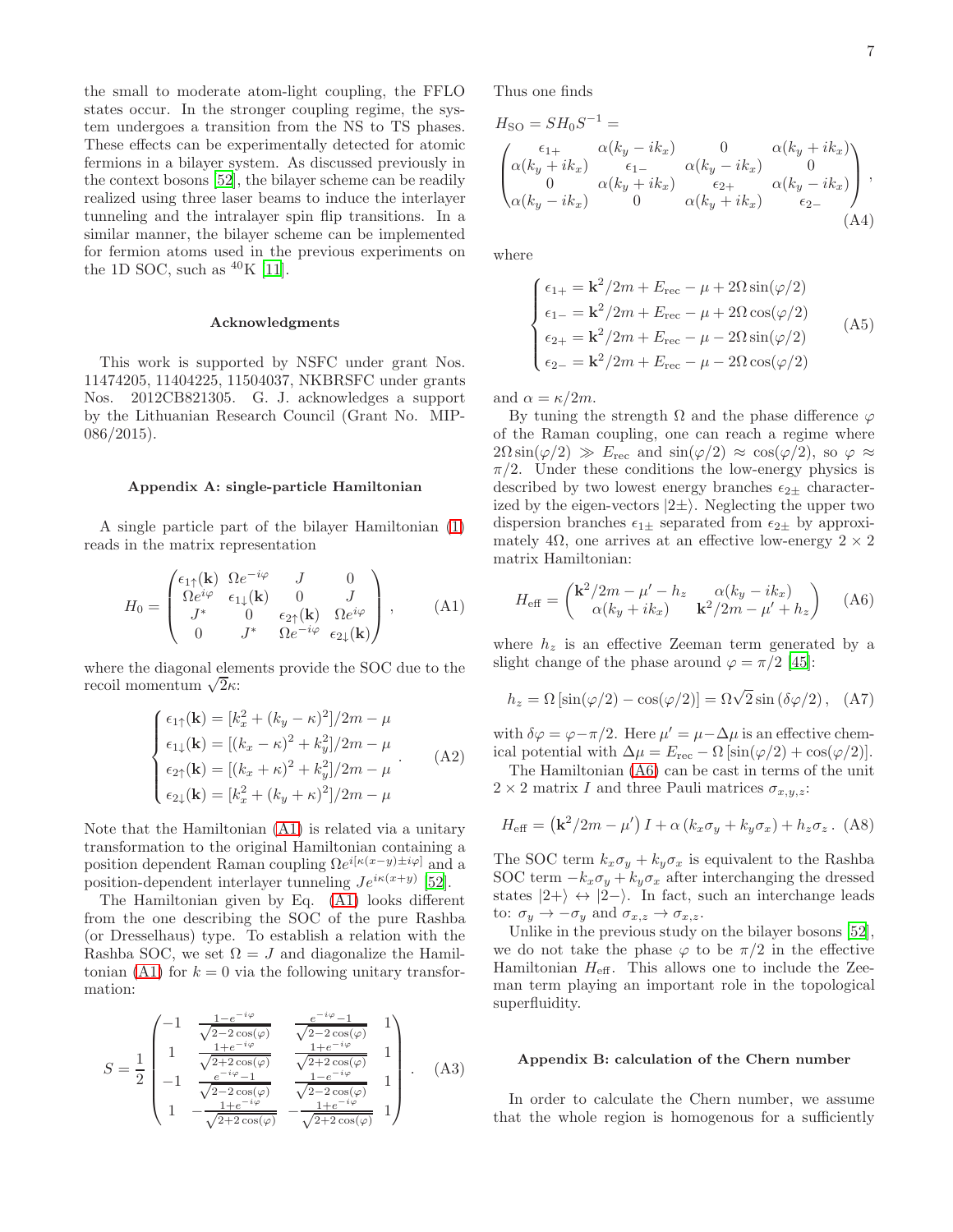weak harmonic trap, and transform the BdG Hamiltonian to the momentum space:  $H = \sum_{\mathbf{k}} \frac{1}{2} \phi_{\mathbf{k}}^{\dagger} H_{\text{BdG}}(\mathbf{k}) \phi_{\mathbf{k}},$ where

$$
H_{\text{BdG}}(\mathbf{k}) = \begin{pmatrix} H_1(\mathbf{k}) & \mathcal{J} \\ \mathcal{J}^{\dagger} & H_2(\mathbf{k}) \end{pmatrix}, \tag{B1}
$$

with

$$
H_1(\mathbf{k}) = \begin{pmatrix} \epsilon_{1\uparrow}(\mathbf{k}) & \Omega e^{-i\varphi} & 0 & \Delta_1 \\ \Omega e^{i\varphi} & \epsilon_{1\downarrow}(\mathbf{k}) & -\Delta_1 & 0 \\ 0 & -\Delta_1^* & -\epsilon_{1\uparrow}(-\mathbf{k}) & -\Omega e^{-i\varphi} \\ \Delta_1^* & 0 & -\Omega e^{i\varphi} & -\epsilon_{1\downarrow}(-\mathbf{k}) \end{pmatrix},
$$
(B2)

and

$$
H_2(\mathbf{k}) = \begin{pmatrix} \epsilon_{2\uparrow}(\mathbf{k}) & \Omega e^{i\varphi} & 0 & \Delta_2 \\ \Omega e^{-i\varphi} & \epsilon_{2\downarrow}(\mathbf{k}) & -\Delta_2 & 0 \\ 0 & -\Delta_2^* & -\epsilon_{2\uparrow}(-\mathbf{k}) & -\Omega e^{i\varphi} \\ \Delta_2^* & 0 & -\Omega e^{-i\varphi} & -\epsilon_{2\downarrow}(-\mathbf{k}) \end{pmatrix}.
$$
(B3)

Here we have chosen the Nambu basis  $\phi_{\mathbf{k}}$  $[c_{1\uparrow,\mathbf{k}},c_{1\downarrow,\mathbf{k}},c^{\dagger}_{1\uparrow,-\mathbf{k}},c^{\dagger}_{1\downarrow,-\mathbf{k}},c_{2\uparrow,\mathbf{k}},c_{2\downarrow,\mathbf{k}},c^{\dagger}_{2\uparrow,-\mathbf{k}},c^{\dagger}_{2\downarrow,-\mathbf{k}}]^T$ . In

- <span id="page-7-0"></span>[1] M. Z. Hasan and C. L. Kane, Rev. Mod. Phys. 82, 3045 (2010).
- <span id="page-7-1"></span>[2] X. L. Qi and S. C. Zhang, Rev. Mod. Phys. 83, 1057  $(2011).$
- <span id="page-7-2"></span>[3] M. Lewenstein, A. Sanpera, V. Ahufinger, B. Damski, A. Sen(De), and U. Sen, Adv. Phys. 56, 243 (2007).
- [4] I. Bloch, J. Dalibard, and W. Zwerger, Rev. Mod. Phys. 80, 885 (2008).
- [5] J. Dalibard, F. Gerbier, G. Juzeliūnas, and P. Öhberg, Rev. Mod. Phys. 83, 1523 (2011).
- [6] M. Lewenstein, A. Sanpera and V. Ahufinge, *Ultracold Atoms in Optical Lattices: Simulating quantum manybody systems* (Oxford University Press, Oxford, 2012).
- <span id="page-7-6"></span>[7] N. Goldman, G. Juzeliūnas, P. Öhberg, and I. B. Spielman, Rep. Prog. Phys. 77, 126401 (2014).
- <span id="page-7-3"></span>[8] N. Goldman, J. C. Budich, and P. Zoller, Nat. Phys. 12, 639 (2016).
- <span id="page-7-4"></span>[9] Y.-J. Lin, K. Jiménez-García, and I. B. Spielman, Nature (London) 471, 83 (2011).
- [10] J.-Y. Zhang, S.-C. Ji, Z. Chen, L. Zhang, Z.-D. Du, B. Yan, G.-S. Pan, B. Zhao, Y.-J. Deng, H. Zhai, S. Chen, and J.-W. Pan, Phys. Rev. Lett. 109, 115301 (2012).
- <span id="page-7-14"></span>[11] P. J. Wang, Z.-Q. Yu, Z. K. Fu, J. Miao, L. H. Huang, S. J. Chai, H. Zhai, and J. Zhang, Phys. Rev. Lett. 109, 095301 (2012).
- [12] L. W. Cheuk, A. T. Sommer, Z. Hadzibabic, T. Yefsah, W. S. Bakr, and M. W. Zwierlein, Phys. Rev. Lett. 109, 095302 (2012).
- <span id="page-7-10"></span>[13] C. Qu, C. Hamner, M. Gong, C. W. Zhang, P. Engels, Phys. Rev. A 88, 021604(R) (2013).
- <span id="page-7-11"></span>[14] L. Huang, Z. Meng, P. Wang, P. Peng, S.-L. Zhang, L. Chen, D. Li, Q. Zhou, and J. Zhang, Nat. Phys. 12, 540 (2016).

order to determine the topological character, we then proceed to calculate the Chern number  $C =$  $1/2\pi \int d\mathbf{k}^2 \Omega(\mathbf{k})$ , where the  $\Omega(\mathbf{k})$  is the usual Berry curvature for the momentum states [\[74\]](#page-8-24)

$$
\Omega(\mathbf{k}) = -2 \sum_{n} \sum_{m \neq n} f_n
$$
  
 
$$
\times \operatorname{Im} \frac{\langle \psi_n(\mathbf{k}) | v_{k_x} | \psi_m(\mathbf{k}) \rangle \langle \psi_m(\mathbf{k}) | v_{k_y} | \psi_n(\mathbf{k}) \rangle}{[\varepsilon_m(\mathbf{k}) - \varepsilon_n(\mathbf{k})]^2}.
$$
 (B4)

Here  $f_n = 1/[e^{\varepsilon_n/k_B T} + 1]$  is the Fermi-Dirac distribution function, a subscript " $n$ " $(n = 1, 2, \cdots 8)$  labels all eight particle-hole bands of the momentum-space BdG Hamiltonian, and  $\psi_n(\mathbf{k})$  is a wave function of eigen-energy  $\varepsilon_n(\mathbf{k})$ , with  $v_{k_x}$  and  $v_{k_y}$  being velocity operators.

In Fig. [5](#page-4-0) the order parameter and the chemical potential are given by the self-consistent solution of the BdG equation [\(8\)](#page-3-1) at the center of the trap where the changes in the trapping potential are minimum. For the NS and TS phases the order parameter is constant, so the momentum representation is relevant.

- <span id="page-7-13"></span>[15] Z. Meng, L. Huang, P. Peng, D. Li, L. Chen, Y. Xu, C. Zhang, P. Wang, and J. Zhang, Phys. Rev. Lett. 117, 235304 (2016).
- <span id="page-7-12"></span>[16] Z. Wu, L. Zhang, W. Sun, X.-T. Xu, B.-Z. Wang, S.-C. Ji, Y. Deng, S. Chen, X.-J. Liu, J.-W. Pan, Science 354, 83-88 (2016).
- <span id="page-7-5"></span>[17] J. Li, W. Huang, B. Shteynas, S. Burchesky, F. C. Top, E. Su, J. Lee, A. O. Jamison, and W. Ketterle, Phys. Rev. Lett. 117, 185301 (2016).
- <span id="page-7-7"></span>[18] H. Zhai, Int. J. Mod. Phys. B 26, 1230001 (2013).
- <span id="page-7-8"></span>[19] V. Galitski and I. B. Spielman, Nature **494**, 49 (2013).
- <span id="page-7-9"></span>[20] C. J. Wang, C. Gao, C.-M. Jian, and H. Zhai, Phys. Rev. Lett. **105**, 160403 (2010).
- [21] T.-L. Ho and S. Z. Zhang, Phys. Rev. Lett. 107, 150403 (2011).
- [22] Z. F. Xu, R. Lü, and L. You, Phys. Rev. A 83, 053602 (2011).
- [23] Y. P. Zhang, L. Mao, and C. W. Zhang, Phys. Rev. Lett. 108, 035302 (2012).
- [24] Y. Li, L. P. Pitaevskii, and S. Stringari, Phys. Rev. Lett. 108, 225301 (2012).
- [25] J. P. Vyasanakere, S. Zhang, and V. B. Shenoy, Phys. Rev. B 84, 014512 (2011).
- [26] S. Sinha, R. Nath, and L. Santos, Phys. Rev. Lett. 107, 270401 (2011).
- [27] T. Kawakami, T. Mizushima, M. Nitta, and K. Machida Phys. Rev. Lett. 109, 015301 (2012).
- [28] H. Hu, B. Ramachandhran, H. Pu, and X.-J. Liu, Phys. Rev. Lett. 108, 010402 (2012).
- [29] R. M. Wilson, B. M. Anderson, and C. W. Clark, Phys. Rev. Lett. 111, 185303 (2013).
- [30] W. Han, G. Juzeliúnas, W. Zhang, and W.-M. Liu, Phys. Rev. A 91, 013607 (2015).